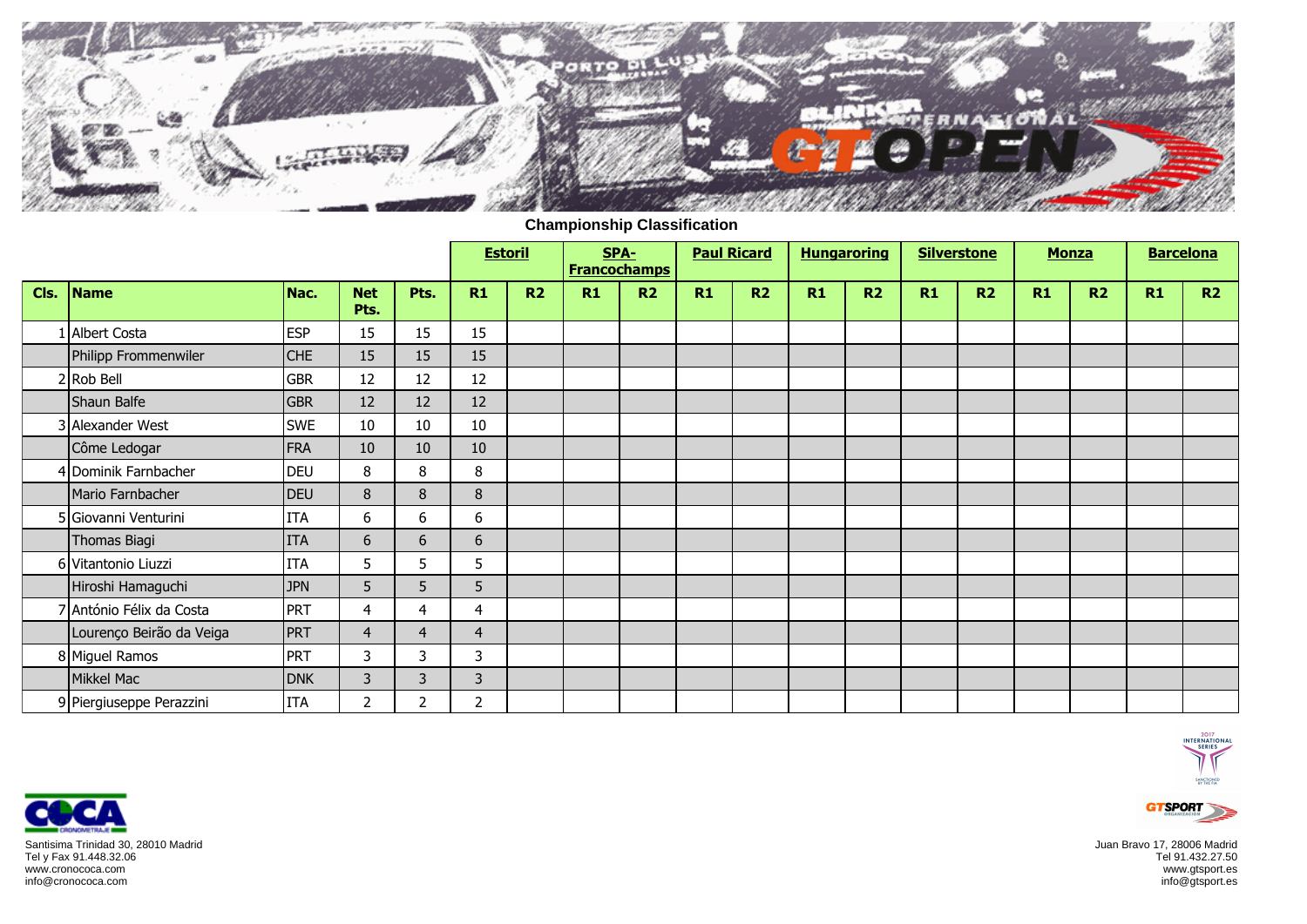

**Championship Classification**

|      |                    |            |                    |                | <b>Estoril</b> |           |    | SPA-<br><b>Francochamps</b> | <b>Paul Ricard</b> |                | <b>Hungaroring</b> |                | <b>Silverstone</b> |    | <b>Monza</b> |                | <b>Barcelona</b> |    |
|------|--------------------|------------|--------------------|----------------|----------------|-----------|----|-----------------------------|--------------------|----------------|--------------------|----------------|--------------------|----|--------------|----------------|------------------|----|
| Cls. | Name               | Nac.       | <b>Net</b><br>Pts. | Pts.           | R1             | <b>R2</b> | R1 | R <sub>2</sub>              | R1                 | R <sub>2</sub> | R1                 | R <sub>2</sub> | R1                 | R2 | R1           | R <sub>2</sub> | R1               | R2 |
|      | Marco Cioci        | <b>ITA</b> | $\overline{2}$     | $\overline{2}$ | $\overline{2}$ |           |    |                             |                    |                |                    |                |                    |    |              |                |                  |    |
|      | 10 Michael Benham  | <b>GBR</b> |                    |                |                |           |    |                             |                    |                |                    |                |                    |    |              |                |                  |    |
|      | Duncan Tappy       | <b>GBR</b> |                    |                |                |           |    |                             |                    |                |                    |                |                    |    |              |                |                  |    |
|      | 11 Francesco Sini  | <b>ITA</b> | $\mathbf 0$        | 0              |                |           |    |                             |                    |                |                    |                |                    |    |              |                |                  |    |
|      | Mauro Calamia      | <b>CHE</b> | $\mathbf{0}$       | $\mathbf 0$    |                |           |    |                             |                    |                |                    |                |                    |    |              |                |                  |    |
|      | 12 Michael Meadows | <b>GBR</b> | $\mathbf 0$        | 0              |                |           |    |                             |                    |                |                    |                |                    |    |              |                |                  |    |
|      | Jordan Witt        | <b>GBR</b> | $\mathbf 0$        | $\mathbf 0$    |                |           |    |                             |                    |                |                    |                |                    |    |              |                |                  |    |
|      | 13 Kang Ling       | <b>CHN</b> | $\pmb{0}$          | 0              |                |           |    |                             |                    |                |                    |                |                    |    |              |                |                  |    |
|      | Edoardo Liberati   | <b>ITA</b> | $\mathbf 0$        | $\mathbf 0$    |                |           |    |                             |                    |                |                    |                |                    |    |              |                |                  |    |
|      | 14 Marcio Basso    | <b>BRA</b> | 0                  | 0              |                |           |    |                             |                    |                |                    |                |                    |    |              |                |                  |    |
|      | Nonô Figueiredo    | <b>BRA</b> | $\mathbf{0}$       | $\mathbf{0}$   |                |           |    |                             |                    |                |                    |                |                    |    |              |                |                  |    |
|      | 15 Marcelo Hahn    | <b>BRA</b> | $\mathbf 0$        | 0              |                |           |    |                             |                    |                |                    |                |                    |    |              |                |                  |    |
|      | Allam Khodair      | <b>BRA</b> | $\mathbf 0$        | $\bf{0}$       |                |           |    |                             |                    |                |                    |                |                    |    |              |                |                  |    |
|      | 16 Tom Onslow-Cole | <b>GBR</b> | 0                  | 0              |                |           |    |                             |                    |                |                    |                |                    |    |              |                |                  |    |
|      | Valentin Pierburg  | <b>DEU</b> | $\mathbf 0$        | $\mathbf 0$    |                |           |    |                             |                    |                |                    |                |                    |    |              |                |                  |    |
|      | Vito Postiglione   | <b>ITA</b> | 0                  | 0              |                |           |    |                             |                    |                |                    |                |                    |    |              |                |                  |    |
|      | Andrea Fontana     | <b>ITA</b> | $\boldsymbol{0}$   | $\pmb{0}$      |                |           |    |                             |                    |                |                    |                |                    |    |              |                |                  |    |





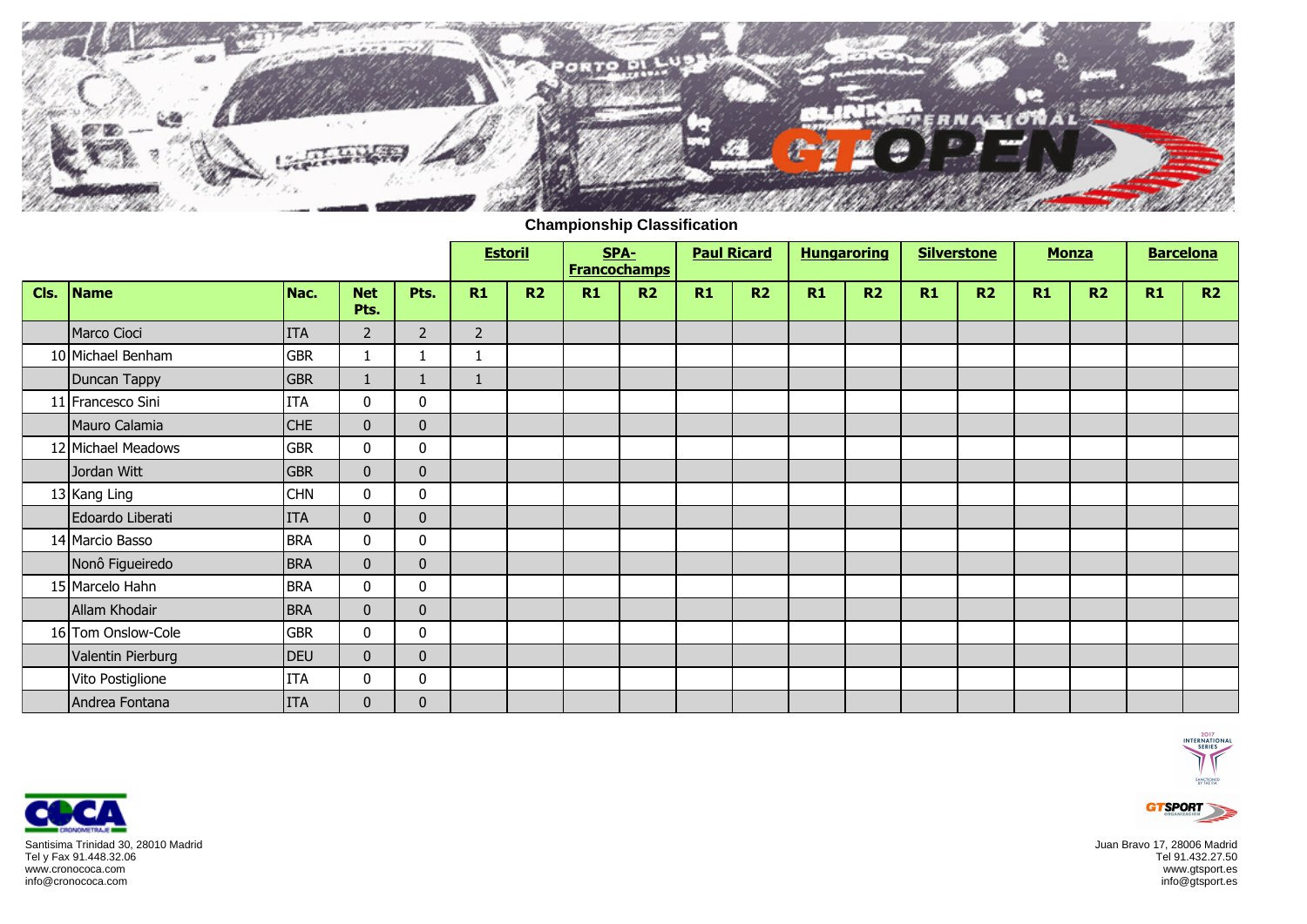

**Championship Classification**

|      |                         |            |                    |              |    | <b>Estoril</b> |    | SPA-<br><b>Francochamps</b> | <b>Paul Ricard</b> |                | <b>Hungaroring</b> |                |    | <b>Silverstone</b> | <b>Monza</b> |                |    | <b>Barcelona</b> |
|------|-------------------------|------------|--------------------|--------------|----|----------------|----|-----------------------------|--------------------|----------------|--------------------|----------------|----|--------------------|--------------|----------------|----|------------------|
| Cls. | Name                    | Nac.       | <b>Net</b><br>Pts. | Pts.         | R1 | R <sub>2</sub> | R1 | <b>R2</b>                   | R1                 | R <sub>2</sub> | R1                 | R <sub>2</sub> | R1 | R <sub>2</sub>     | R1           | R <sub>2</sub> | R1 | R2               |
|      | Ivor Dunbar             | <b>GBR</b> | $\mathbf{0}$       | $\mathbf{0}$ |    |                |    |                             |                    |                |                    |                |    |                    |              |                |    |                  |
|      | Johnny Mowlem           | <b>GBR</b> | $\mathbf{0}$       | $\mathbf{0}$ |    |                |    |                             |                    |                |                    |                |    |                    |              |                |    |                  |
|      | <b>Filipe Barreiros</b> | <b>PRT</b> | $\mathbf{0}$       | 0            |    |                |    |                             |                    |                |                    |                |    |                    |              |                |    |                  |
|      | Jose Francisco Guedes   | PRT        | $\mathbf{0}$       | $\mathbf{0}$ |    |                |    |                             |                    |                |                    |                |    |                    |              |                |    |                  |
|      | Fran Rueda              | <b>ESP</b> | $\mathbf{0}$       | $\mathbf{0}$ |    |                |    |                             |                    |                |                    |                |    |                    |              |                |    |                  |
|      | Victor Bouveng          | <b>SWE</b> | $\mathbf{0}$       | $\mathbf{0}$ |    |                |    |                             |                    |                |                    |                |    |                    |              |                |    |                  |
|      | Alexander Hrachowina    | <b>AUT</b> | $\bf{0}$           | 0            |    |                |    |                             |                    |                |                    |                |    |                    |              |                |    |                  |
|      | Martin Konrad           | <b>AUT</b> | $\mathbf{0}$       | $\mathbf{0}$ |    |                |    |                             |                    |                |                    |                |    |                    |              |                |    |                  |
|      | Luis Silva              | PRT        | $\mathbf{0}$       | $\mathbf{0}$ |    |                |    |                             |                    |                |                    |                |    |                    |              |                |    |                  |
|      | António Coimbra         | <b>PRT</b> | $\mathbf{0}$       | $\mathbf{0}$ |    |                |    |                             |                    |                |                    |                |    |                    |              |                |    |                  |





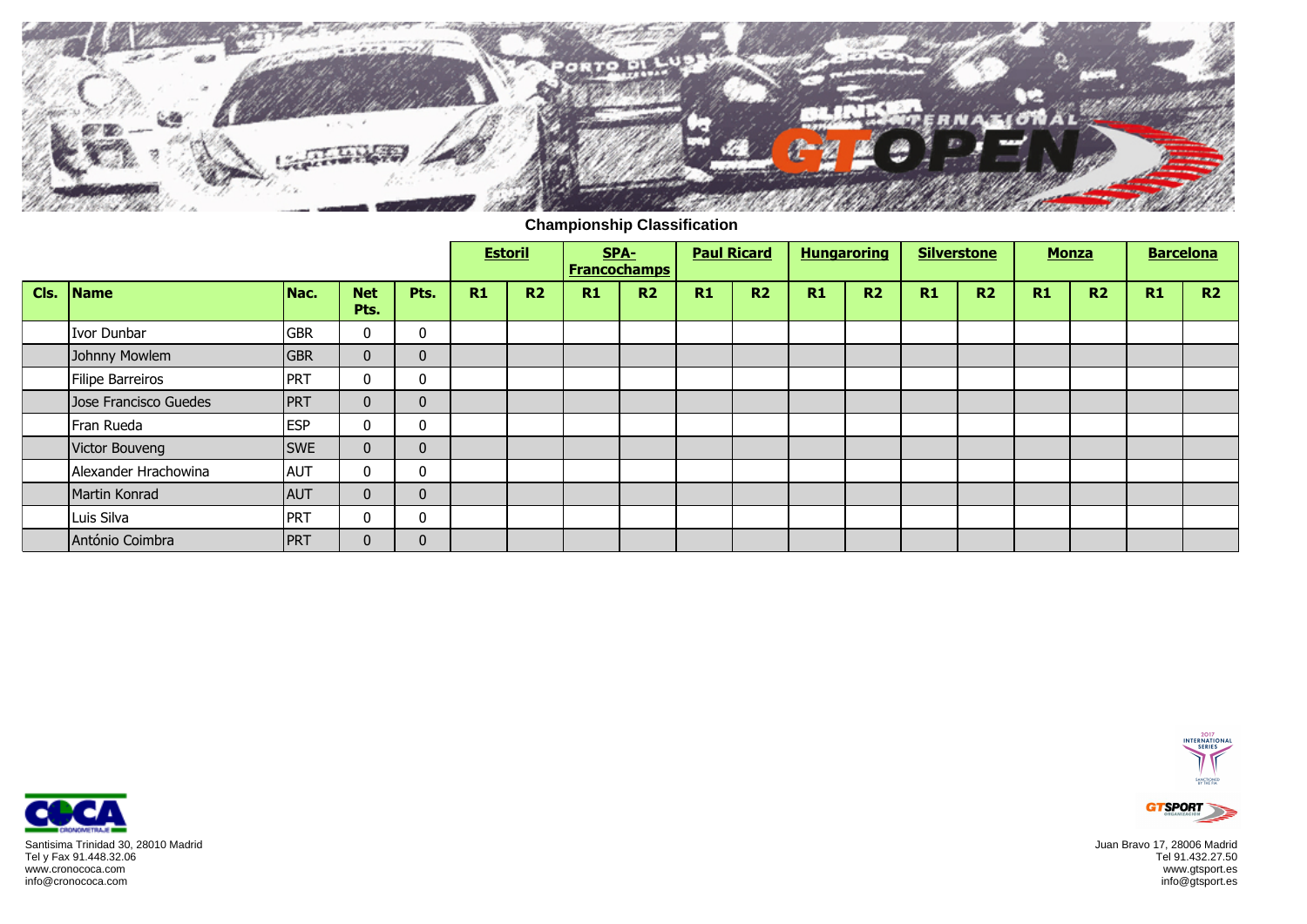

**Championship PROAM Classification**

|      |                          |            |                    |                | <b>Estoril</b> |                | SPA-<br><b>Francochamps</b> |                | <b>Paul Ricard</b> |                | <b>Hungaroring</b> |    |    | <b>Silverstone</b> | <b>Monza</b> |                | <b>Barcelona</b> |    |
|------|--------------------------|------------|--------------------|----------------|----------------|----------------|-----------------------------|----------------|--------------------|----------------|--------------------|----|----|--------------------|--------------|----------------|------------------|----|
| Cls. | Name                     | Nac.       | <b>Net</b><br>Pts. | Pts.           | R1             | R <sub>2</sub> | R1                          | R <sub>2</sub> | R1                 | R <sub>2</sub> | R1                 | R2 | R1 | R2                 | R1           | R <sub>2</sub> | R1               | R2 |
|      | Rob Bell                 | <b>GBR</b> | 10                 | 10             | 10             |                |                             |                |                    |                |                    |    |    |                    |              |                |                  |    |
|      | Shaun Balfe              | <b>GBR</b> | 10                 | 10             | 10             |                |                             |                |                    |                |                    |    |    |                    |              |                |                  |    |
|      | 2 Alexander West         | <b>SWE</b> | 8                  | 8              | 8              |                |                             |                |                    |                |                    |    |    |                    |              |                |                  |    |
|      | Côme Ledogar             | <b>FRA</b> | 8                  | 8              | 8              |                |                             |                |                    |                |                    |    |    |                    |              |                |                  |    |
|      | 3 Hiroshi Hamaguchi      | <b>JPN</b> | 6                  | 6              | 6              |                |                             |                |                    |                |                    |    |    |                    |              |                |                  |    |
|      | Vitantonio Liuzzi        | <b>ITA</b> | 6                  | 6              | 6              |                |                             |                |                    |                |                    |    |    |                    |              |                |                  |    |
|      | 4 Piergiuseppe Perazzini | <b>ITA</b> | $\overline{4}$     | 4              | 4              |                |                             |                |                    |                |                    |    |    |                    |              |                |                  |    |
|      | Marco Cioci              | <b>ITA</b> | $\overline{4}$     | $\overline{4}$ | $\overline{4}$ |                |                             |                |                    |                |                    |    |    |                    |              |                |                  |    |
|      | 5 Michael Benham         | <b>GBR</b> | $\mathbf{3}$       | 3              | $\mathsf{3}$   |                |                             |                |                    |                |                    |    |    |                    |              |                |                  |    |
|      | Duncan Tappy             | <b>GBR</b> | $\mathbf{3}$       | 3              | $\overline{3}$ |                |                             |                |                    |                |                    |    |    |                    |              |                |                  |    |
|      | 6 Tom Onslow-Cole        | <b>GBR</b> | $\overline{2}$     | $\overline{2}$ | $\overline{2}$ |                |                             |                |                    |                |                    |    |    |                    |              |                |                  |    |
|      | Valentin Pierburg        | <b>DEU</b> | $2^{\circ}$        | $\overline{2}$ | $\overline{2}$ |                |                             |                |                    |                |                    |    |    |                    |              |                |                  |    |
|      | 7 Michael Meadows        | <b>GBR</b> | $\mathbf 0$        | 0              |                |                |                             |                |                    |                |                    |    |    |                    |              |                |                  |    |
|      | Jordan Witt              | <b>GBR</b> | $\mathbf{0}$       | $\mathbf{0}$   |                |                |                             |                |                    |                |                    |    |    |                    |              |                |                  |    |
|      | 8 Marcelo Hahn           | <b>BRA</b> | $\mathbf 0$        | 0              |                |                |                             |                |                    |                |                    |    |    |                    |              |                |                  |    |
|      | Allam Khodair            | <b>BRA</b> | $\mathbf 0$        | $\mathbf{0}$   |                |                |                             |                |                    |                |                    |    |    |                    |              |                |                  |    |
|      | 9 Ivor Dunbar            | <b>GBR</b> | 0                  | 0              |                |                |                             |                |                    |                |                    |    |    |                    |              |                |                  |    |





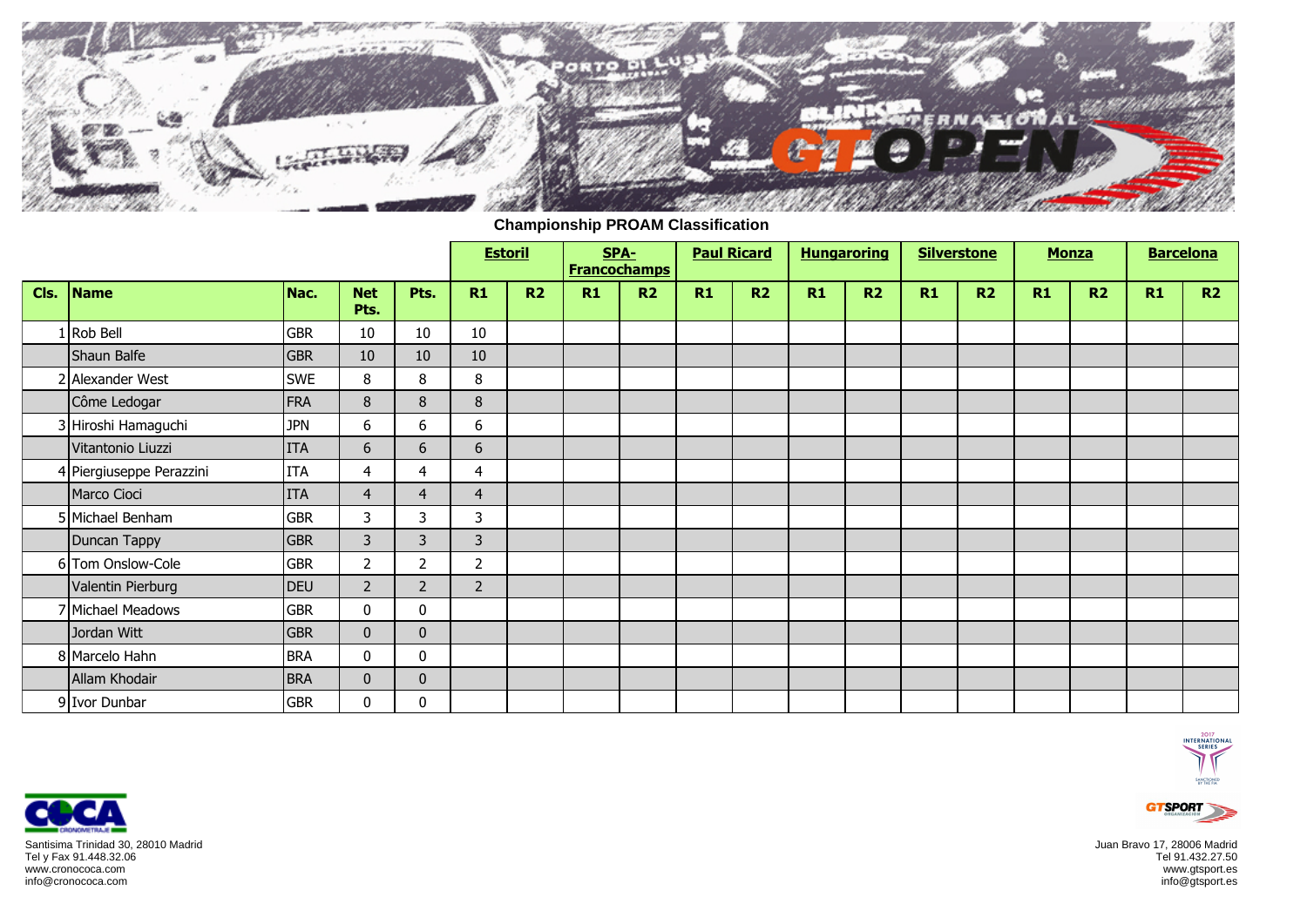

**Championship PROAM Classification**

|      |               |            |                    |          |    | <b>Estoril</b> | SPA-<br><u>  Francochamps</u> |           | <b>Paul Ricard</b> |                |           | <b>Hungaroring</b> | <b>Silverstone</b> |                | <b>Monza</b> |                | <b>Barcelona</b> |                 |
|------|---------------|------------|--------------------|----------|----|----------------|-------------------------------|-----------|--------------------|----------------|-----------|--------------------|--------------------|----------------|--------------|----------------|------------------|-----------------|
| Cls. | <b>IName</b>  | Nac.       | <b>Net</b><br>Pts. | Pts.     | R1 | R <sub>2</sub> | R1                            | <b>R2</b> | R1                 | R <sub>2</sub> | <b>R1</b> | R <sub>2</sub>     | R1                 | R <sub>2</sub> | <b>R1</b>    | R <sub>2</sub> | <b>R1</b>        | <b>DO</b><br>n. |
|      | Johnny Mowlem | <b>GBR</b> |                    | $\Omega$ |    |                |                               |           |                    |                |           |                    |                    |                |              |                |                  |                 |





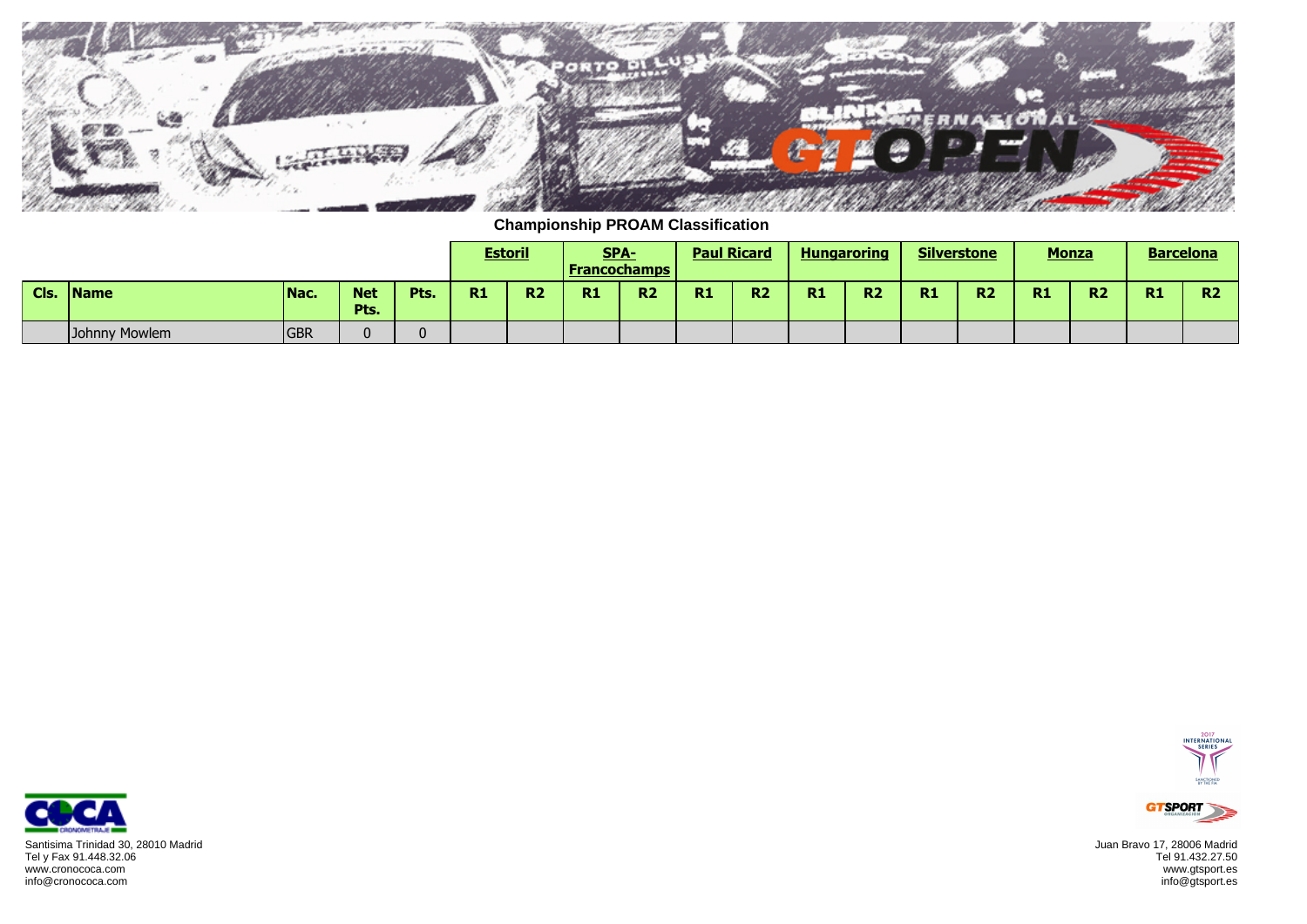

**Championship AM Classification**

|      |                       |            |                    |        |                               | <b>Estoril</b> |    | SPA-<br><b>Francochamps</b> | <b>Paul Ricard</b> |                |    | <b>Hungaroring</b> |    | <b>Silverstone</b> | <b>Monza</b>   |                |                | <b>Barcelona</b> |
|------|-----------------------|------------|--------------------|--------|-------------------------------|----------------|----|-----------------------------|--------------------|----------------|----|--------------------|----|--------------------|----------------|----------------|----------------|------------------|
| Cls. | Name                  | Nac.       | <b>Net</b><br>Pts. | Pts.   | R1                            | R <sub>2</sub> | R1 | <b>R2</b>                   | R1                 | R <sub>2</sub> | R1 | <b>R2</b>          | R1 | R <sub>2</sub>     | R <sub>1</sub> | R <sub>2</sub> | R <sub>1</sub> | R2               |
|      | 1 Marcio Basso        | <b>BRA</b> |                    |        | Е<br>э                        |                |    |                             |                    |                |    |                    |    |                    |                |                |                |                  |
|      | Nonô Figueiredo       | <b>BRA</b> |                    |        |                               |                |    |                             |                    |                |    |                    |    |                    |                |                |                |                  |
|      | 2 Martin Konrad       | <b>AUT</b> |                    |        | 4                             |                |    |                             |                    |                |    |                    |    |                    |                |                |                |                  |
|      | Alexander Hrachowina  | <b>AUT</b> |                    |        | 4                             |                |    |                             |                    |                |    |                    |    |                    |                |                |                |                  |
|      | 3 Filipe Barreiros    | PRT        |                    |        | C.                            |                |    |                             |                    |                |    |                    |    |                    |                |                |                |                  |
|      | Jose Francisco Guedes | <b>PRT</b> |                    | $\sim$ | 3                             |                |    |                             |                    |                |    |                    |    |                    |                |                |                |                  |
|      | 4 Luis Silva          | PRT        |                    |        | $\overline{\phantom{a}}$<br>∸ |                |    |                             |                    |                |    |                    |    |                    |                |                |                |                  |
|      | António Coimbra       | <b>PRT</b> |                    | $\sim$ | $\mathbf{r}$                  |                |    |                             |                    |                |    |                    |    |                    |                |                |                |                  |





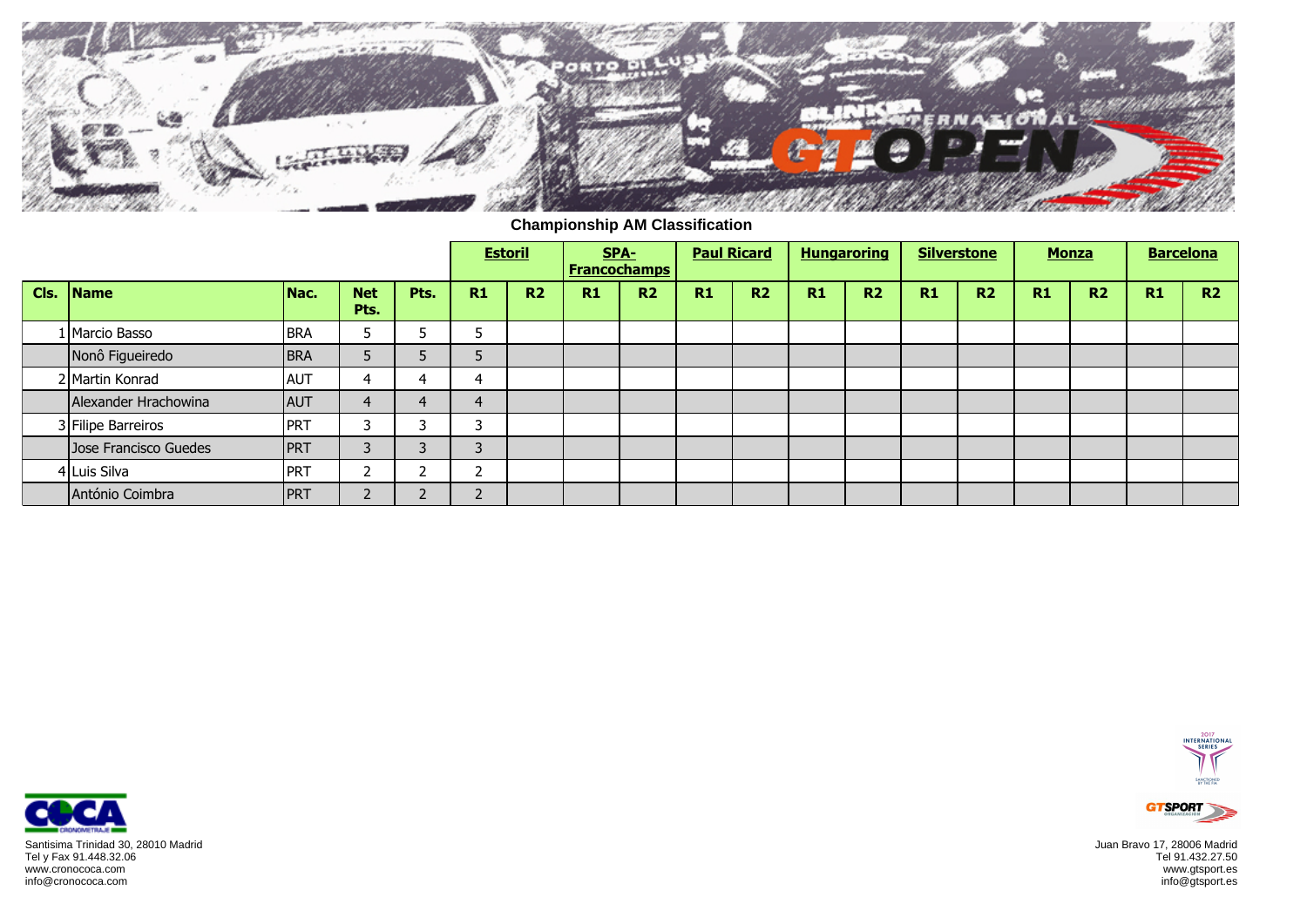

**Championship Team's Classification**

|      |                          |            |                    |                | <b>Estoril</b> |                |    | SPA-<br><b>Francochamps</b> | <b>Paul Ricard</b> |    | <b>Hungaroring</b> |                | <b>Silverstone</b> |    | <b>Monza</b> |                | <b>Barcelona</b> |    |
|------|--------------------------|------------|--------------------|----------------|----------------|----------------|----|-----------------------------|--------------------|----|--------------------|----------------|--------------------|----|--------------|----------------|------------------|----|
| Cls. | <b>Team</b>              | Nac.       | <b>Net</b><br>Pts. | Pts.           | R1             | R <sub>2</sub> | R1 | R <sub>2</sub>              | R1                 | R2 | R1                 | R <sub>2</sub> | R1                 | R2 | R1           | R <sub>2</sub> | R1               | R2 |
|      | LEmil Frey Lexus R.      | <b>CHE</b> | 10                 | 10             | 10             |                |    |                             |                    |    |                    |                |                    |    |              |                |                  |    |
|      | 2 Balfe Motorsport       | <b>GBR</b> | $\bf 8$            | 8              | 8              |                |    |                             |                    |    |                    |                |                    |    |              |                |                  |    |
|      | 3 Garage 59              | <b>GBR</b> | 6                  | 6              | 6              |                |    |                             |                    |    |                    |                |                    |    |              |                |                  |    |
|      | 4 Farnbacher Racing      | <b>DEU</b> | $\overline{4}$     | $\overline{4}$ | $\overline{4}$ |                |    |                             |                    |    |                    |                |                    |    |              |                |                  |    |
|      | 5 Imperiale Racing       | <b>ITA</b> | 3                  | 3              | 3              |                |    |                             |                    |    |                    |                |                    |    |              |                |                  |    |
|      | 6 FFF Racing T. by ACM   | <b>CHN</b> | $\overline{2}$     | $\overline{2}$ | $\overline{2}$ |                |    |                             |                    |    |                    |                |                    |    |              |                |                  |    |
|      | 7 AF Corse               | <b>ITA</b> | 0                  | 0              |                |                |    |                             |                    |    |                    |                |                    |    |              |                |                  |    |
|      | FF Corse                 | <b>GBR</b> | $\mathbf 0$        | $\mathbf 0$    |                |                |    |                             |                    |    |                    |                |                    |    |              |                |                  |    |
|      | <b>BMW T. Teo Martin</b> | <b>ESP</b> | 0                  | 0              |                |                |    |                             |                    |    |                    |                |                    |    |              |                |                  |    |
|      | <b>Drivex School</b>     | <b>ESP</b> | $\mathbf 0$        | $\mathbf 0$    |                |                |    |                             |                    |    |                    |                |                    |    |              |                |                  |    |
|      | Jordan Racing            | <b>GBR</b> | 0                  | 0              |                |                |    |                             |                    |    |                    |                |                    |    |              |                |                  |    |
|      | <b>MS Racing</b>         | AUT        | $\mathbf{0}$       | $\mathbf 0$    |                |                |    |                             |                    |    |                    |                |                    |    |              |                |                  |    |
|      | Ratón Racing             | <b>ITA</b> | 0                  | 0              |                |                |    |                             |                    |    |                    |                |                    |    |              |                |                  |    |
|      | Solaris Motorsport       | <b>ITA</b> | $\mathbf 0$        | $\mathbf 0$    |                |                |    |                             |                    |    |                    |                |                    |    |              |                |                  |    |
|      | Spirit of Race           | <b>CHE</b> | 0                  | 0              |                |                |    |                             |                    |    |                    |                |                    |    |              |                |                  |    |
|      | Sports and You           | PRT        | $\mathbf 0$        | $\mathbf 0$    |                |                |    |                             |                    |    |                    |                |                    |    |              |                |                  |    |
|      | SPS Automotive Perf.     | <b>DEU</b> | 0                  | 0              |                |                |    |                             |                    |    |                    |                |                    |    |              |                |                  |    |





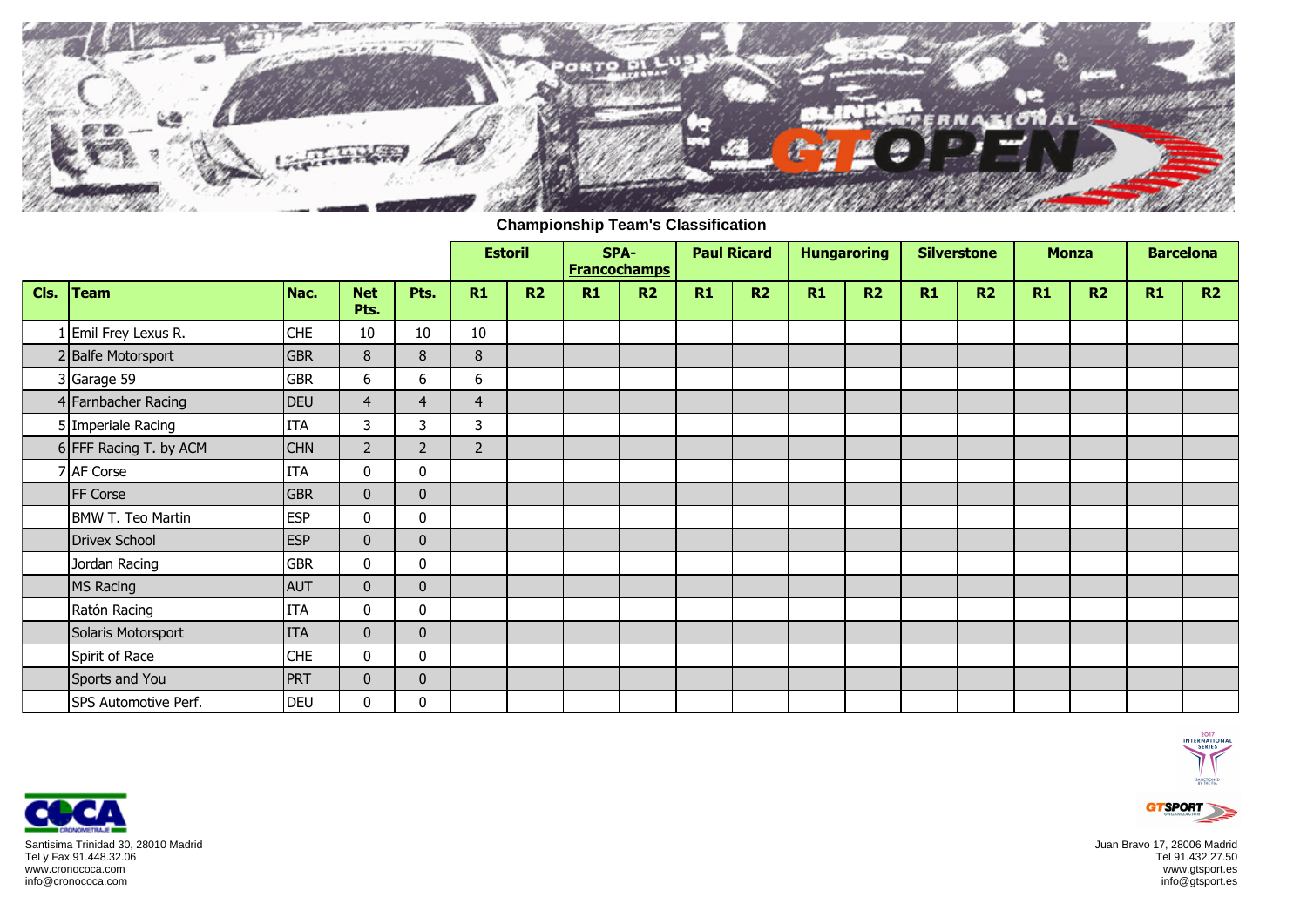

**Drivers Statistics**

| $Cls.$ N <sup>o</sup>   |    | <b>Team</b>                 | <b>Net Points</b> | Points         | Positions    | Positions      |                            | <b>Fastest Laps</b> |                   |                        |                        |                            |
|-------------------------|----|-----------------------------|-------------------|----------------|--------------|----------------|----------------------------|---------------------|-------------------|------------------------|------------------------|----------------------------|
|                         |    |                             |                   |                | First        | <b>Seconds</b> | Positions<br><b>Thirds</b> | Race                | Positions<br>Pole | first place<br>ui sder | Km. covered<br>in Race | Km. covered<br>in Practice |
| $\mathbf{1}$            |    | 22 Rob Bell                 | 22                | 22             |              | 1              |                            | 1                   | 1                 | 24                     | 171.462                | 112.914                    |
| $\mathbf{1}$            | 22 | Shaun Balfe                 | 22                | 22             |              | $\mathbf{1}$   |                            | $\mathbf{1}$        | $\mathbf{1}$      | 24                     | 171.462                | 112.914                    |
| $\overline{2}$          |    | 88 Alexander West           | 18                | 18             |              |                | 1                          |                     |                   | 11                     | 171.462                | 334.560                    |
| $\mathbf 2$             |    | 88 Côme Ledogar             | 18                | 18             |              |                | $\mathbf{1}$               |                     |                   | 11                     | 171.462                | 334.560                    |
| 3                       |    | 54 Albert Costa             | 15                | 15             | 1            |                |                            |                     |                   | 6                      | 171.462                | 200.736                    |
| $\overline{\mathbf{3}}$ |    | 54 Philipp Frommenwiler     | 15                | 15             | $\mathbf{1}$ |                |                            |                     |                   | 6                      | 171.462                | 200.736                    |
| $\overline{\mathbf{4}}$ |    | 555 Hiroshi Hamaguchi       | 11                | 11             |              |                |                            |                     |                   |                        | 171.462                | 313.650                    |
| $\overline{\mathbf{r}}$ |    | 555 Vitantonio Liuzzi       | 11                | 11             |              |                |                            |                     |                   |                        | 171.462                | 313.650                    |
| 5                       |    | 55 Dominik Farnbacher       | 8                 | 8              |              |                |                            |                     |                   |                        | 171.462                | 204.918                    |
| 5                       |    | 55 Mario Farnbacher         | 8                 | $\bf 8$        |              |                |                            |                     |                   |                        | 171.462                | 204.918                    |
| $\boldsymbol{6}$        |    | Giovanni Venturini          | 6                 | 6              |              |                |                            |                     |                   |                        | 171.462                | 196.554                    |
| 6                       |    | 1 Thomas Biagi              | 6                 | 6              |              |                |                            |                     |                   |                        | 171.462                | 196.554                    |
| $\overline{7}$          |    | 8 Piergiuseppe Perazzini    | 6                 | 6              |              |                |                            |                     |                   |                        | 171.462                | 129.642                    |
| $\overline{7}$          |    | 8 Marco Cioci               | 6                 | 6              |              |                |                            |                     |                   |                        | 171.462                | 129.642                    |
| $\bf 8$                 |    | 12 Nonô Figueiredo          | 5                 | 5              |              |                |                            |                     |                   |                        | 171.462                | 288.558                    |
| 8                       |    | 12 Marcio Basso             | 5                 | 5              |              |                |                            |                     |                   |                        | 171.462                | 288.558                    |
| 9                       |    | 24 Michael Benham           | $\overline{4}$    | 4              |              |                |                            |                     |                   |                        | 171.462                | 305.286                    |
| 9                       |    | 24 Duncan Tappy             | 4                 | 4              |              |                |                            |                     |                   |                        | 171.462                | 305.286                    |
| 10                      |    | 51 António Félix da Costa   | $\overline{4}$    | 4              |              |                |                            |                     |                   |                        | 171.462                | 33.456                     |
| 10                      |    | 51 Lourenço Beirão da Veiga | $\overline{4}$    | $\overline{4}$ |              |                |                            |                     |                   |                        | 171.462                | 33.456                     |
| 11                      |    | 74 Martin Konrad            | $\overline{4}$    | 4              |              |                |                            |                     |                   |                        | 171.462                | 213.282                    |
| 11                      |    | 74 Alexander Hrachowina     | $\overline{4}$    | $\overline{4}$ |              |                |                            |                     |                   |                        | 171.462                | 213.282                    |
| 12                      |    | 62 Filipe Barreiros         | 3                 | 3              |              |                |                            |                     |                   |                        | 167.280                | 313.650                    |
| 12                      |    | 62 Jose Francisco Guedes    | 3                 | 3              |              |                |                            |                     |                   |                        | 167.280                | 313.650                    |
| 13                      |    | 488 Miguel Ramos            | 3                 | 3              |              |                |                            |                     |                   |                        | 171.462                | 280.194                    |
| 13                      |    | 488 Mikkel Mac              | 3                 | 3              |              |                |                            |                     |                   |                        | 171.462                | 280.194                    |
| 14                      |    | 20 Tom Onslow-Cole          | 2                 | 2              |              |                |                            |                     |                   |                        | 171.462                | 150.552                    |
| 14                      |    | 20 Valentin Pierburg        | $\overline{2}$    | $\overline{2}$ |              |                |                            |                     |                   |                        | 171.462                | 150.552                    |
| 15                      |    | 99 Luis Silva               | $\overline{2}$    | $\overline{2}$ |              |                |                            |                     |                   |                        | 163.098                | 259.284                    |
| 15                      |    | 99 António Coimbra          | $\overline{2}$    | $\overline{2}$ |              |                |                            |                     |                   |                        | 163.098                | 259.284                    |
| 16                      |    | Francesco Sini              | 0                 | $\pmb{0}$      |              |                |                            |                     |                   |                        | 158.916                | 225.828                    |
| 16                      |    | 7 Mauro Calamia             | $\mathbf{0}$      | $\pmb{0}$      |              |                |                            |                     |                   |                        | 158.916                | 225.828                    |
| $17\,$                  |    | 10 Jordan Witt              | 0                 | 0              |              |                |                            |                     |                   |                        | 171.462                | 204.918                    |
| $17\,$                  |    | 10 Michael Meadows          | $\pmb{0}$         | $\pmb{0}$      |              |                |                            |                     |                   |                        | 171.462                | 204.918                    |



Santisima Trinidad 30, 28010 Madrid Tel y Fax 91.448.32.06 www.cronococa.com info@cronococa.com

c

q

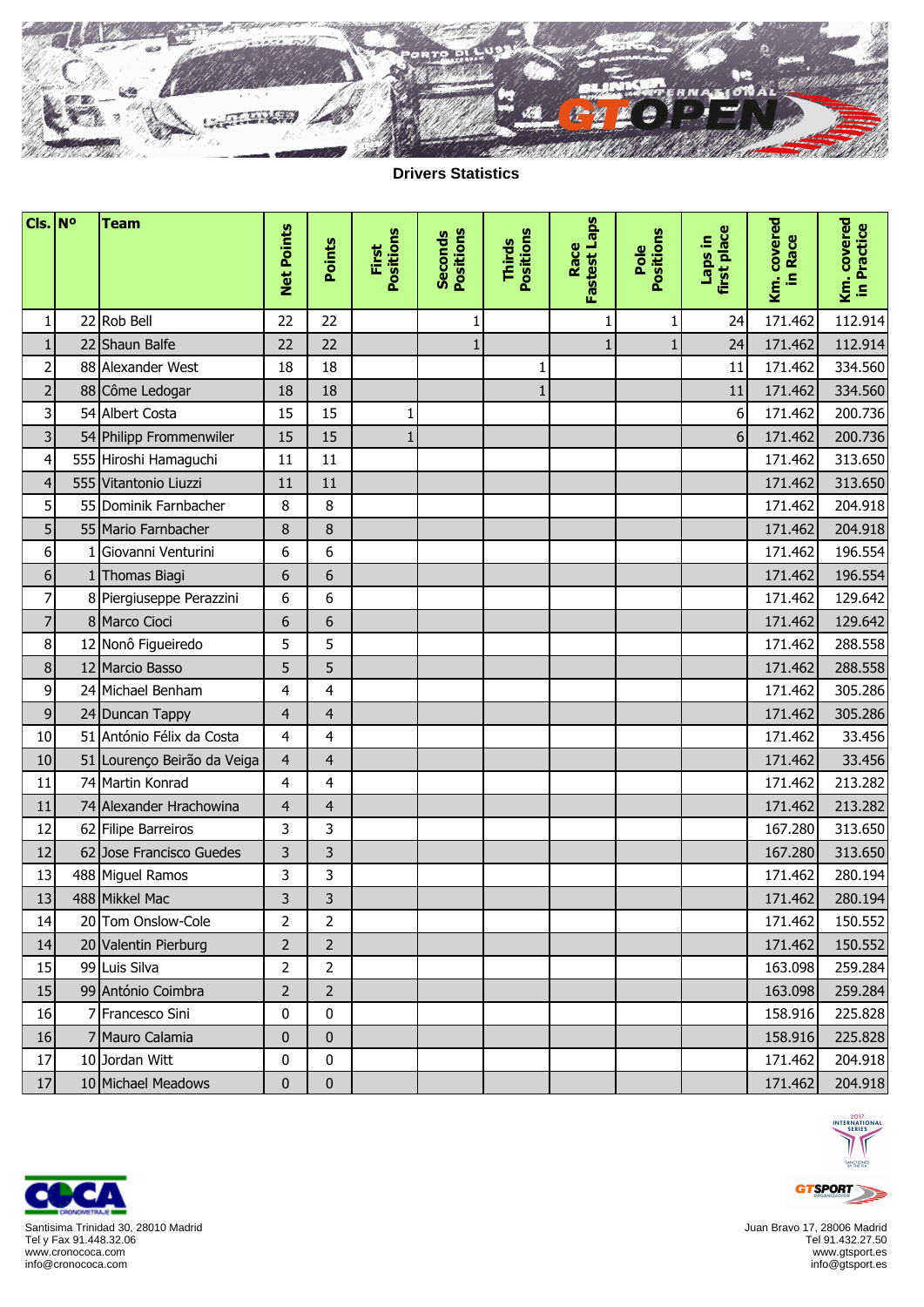

**Drivers Statistics**

| $Cls.$ N <sup>o</sup> | <b>Team</b>         |                             |              |                    |                             |                            |                      |                   |                             |                              |                            |
|-----------------------|---------------------|-----------------------------|--------------|--------------------|-----------------------------|----------------------------|----------------------|-------------------|-----------------------------|------------------------------|----------------------------|
|                       |                     | <b>Points</b><br><b>Net</b> | Points       | Positions<br>First | Positions<br><b>Seconds</b> | Positions<br><b>Thirds</b> | Fastest Laps<br>Race | Pole<br>Positions | place<br>Ξ<br>sder<br>first | covered<br>Race<br>£,<br>Кm. | covered<br>Practice<br>§.≘ |
| 18                    | 11 Kang Ling        | $\mathbf 0$                 | 0            |                    |                             |                            |                      |                   |                             | 171.462                      | 133.824                    |
| 18                    | 11 Edoardo Liberati | $\mathbf{0}$                | $\mathbf{0}$ |                    |                             |                            |                      |                   |                             | 171.462                      | 133.824                    |
| 19                    | 16 Allam Khodair    | $\mathbf 0$                 | 0            |                    |                             |                            |                      |                   |                             | 171.462                      | 163.098                    |
| 19                    | 16 Marcelo Hahn     | $\mathbf{0}$                | $\mathbf{0}$ |                    |                             |                            |                      |                   |                             | 171.462                      | 163.098                    |
| 20                    | 23 Andrea Fontana   | $\mathbf 0$                 | 0            |                    |                             |                            |                      |                   |                             | 167.280                      | 234.192                    |
| 20                    | 23 Vito Postiglione | $\mathbf{0}$                | $\mathbf{0}$ |                    |                             |                            |                      |                   |                             | 167.280                      | 234.192                    |
| 21                    | 25 Ivor Dunbar      | $\mathbf 0$                 | 0            |                    |                             |                            |                      |                   |                             | 167.280                      | 330.378                    |
| 21                    | 25 Johnny Mowlem    | $\mathbf{0}$                | $\mathbf{0}$ |                    |                             |                            |                      |                   |                             | 167.280                      | 330.378                    |
| 22                    | 65 Fran Rueda       | $\mathbf 0$                 | 0            |                    |                             |                            |                      |                   |                             | 171.462                      | 33.456                     |
| 22                    | 65 Victor Bouveng   | $\mathbf{0}$                | $\mathbf{0}$ |                    |                             |                            |                      |                   |                             | 171.462                      | 33.456                     |



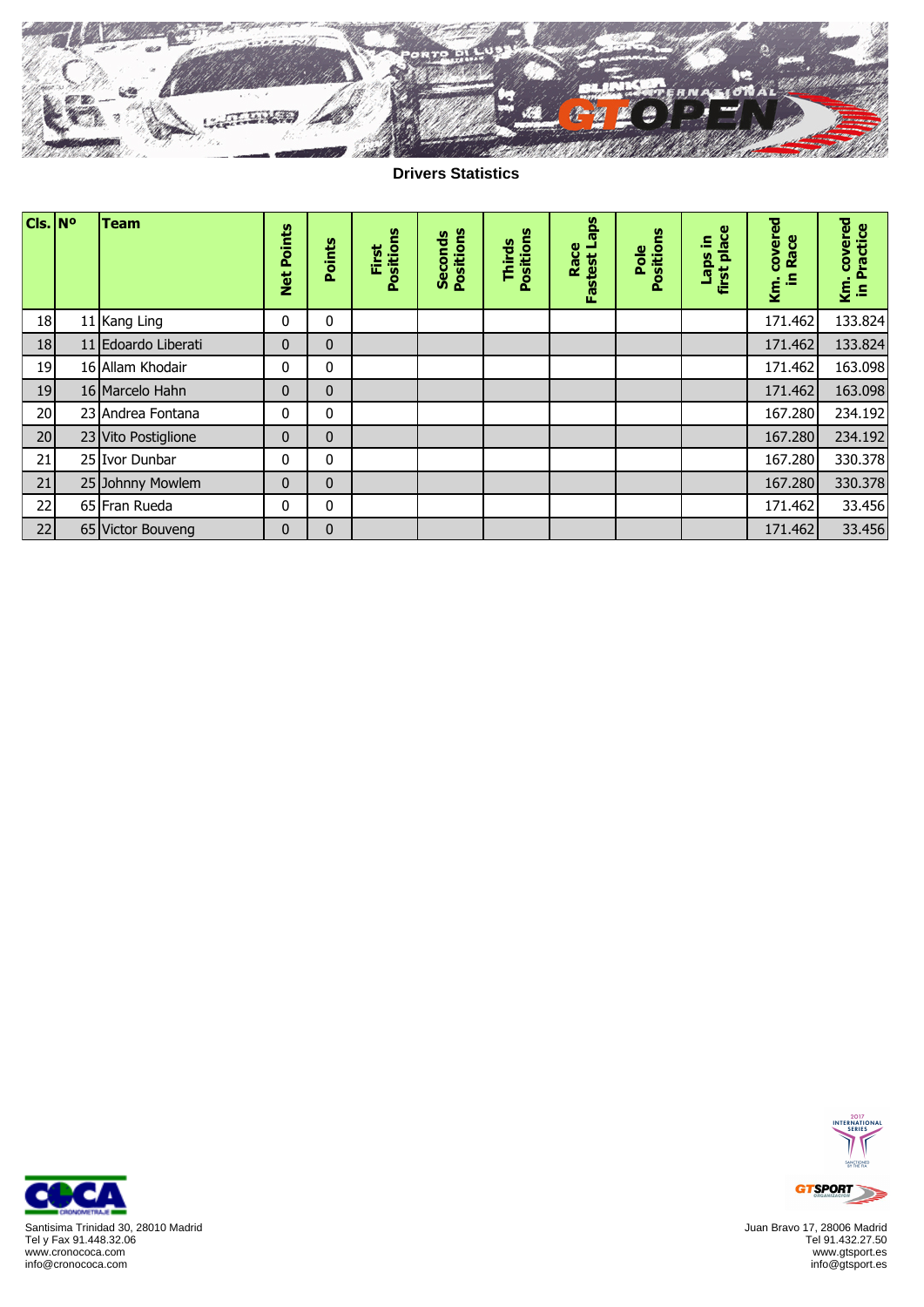

|      |                          |            |                    |      | <b>Estoril</b> |                |    | SPA-<br><b>Francochamps</b> | <b>Paul Ricard</b> |    | <b>Hungaroring</b> |                |    | <b>Silverstone</b> | <b>Monza</b> |    | <b>Barcelona</b> |    |
|------|--------------------------|------------|--------------------|------|----------------|----------------|----|-----------------------------|--------------------|----|--------------------|----------------|----|--------------------|--------------|----|------------------|----|
| Cls. | <b>Team</b>              | Nac.       | <b>Net</b><br>Pts. | Pts. | R1             | R <sub>2</sub> | R1 | R <sub>2</sub>              | R1                 | R2 | R1                 | R <sub>2</sub> | R1 | R2                 | R1           | R2 | R1               | R2 |
|      | 1 Rob Bell               | <b>GBR</b> | 22                 | 22   | $1 - 2$        |                |    |                             |                    |    |                    |                |    |                    |              |    |                  |    |
|      | 1 Shaun Balfe            | <b>GBR</b> | 22                 | 22   | $1 - 2$        |                |    |                             |                    |    |                    |                |    |                    |              |    |                  |    |
|      | 2 Alexander West         | <b>SWE</b> | 18                 | 18   | $3 - 3$        |                |    |                             |                    |    |                    |                |    |                    |              |    |                  |    |
|      | 2 Côme Ledogar           | FRA        | 18                 | 18   | $3 - 3$        |                |    |                             |                    |    |                    |                |    |                    |              |    |                  |    |
|      | 3 Albert Costa           | <b>ESP</b> | 15                 | 15   | $2 - 1$        |                |    |                             |                    |    |                    |                |    |                    |              |    |                  |    |
|      | 3 Philipp Frommenwiler   | <b>CHE</b> | 15                 | 15   | $2 - 1$        |                |    |                             |                    |    |                    |                |    |                    |              |    |                  |    |
|      | 4 Hiroshi Hamaguchi      | <b>JPN</b> | $11\,$             | 11   | $10 - 6$       |                |    |                             |                    |    |                    |                |    |                    |              |    |                  |    |
|      | 4 Vitantonio Liuzzi      | <b>ITA</b> | 11                 | 11   | $10 - 6$       |                |    |                             |                    |    |                    |                |    |                    |              |    |                  |    |
|      | 5 Dominik Farnbacher     | <b>DEU</b> | 8                  | 8    | $8 - 4$        |                |    |                             |                    |    |                    |                |    |                    |              |    |                  |    |
|      | 5 Mario Farnbacher       | <b>DEU</b> | 8                  | 8    | $8 - 4$        |                |    |                             |                    |    |                    |                |    |                    |              |    |                  |    |
|      | 6 Giovanni Venturini     | <b>ITA</b> | 6                  | 6    | $5 - 5$        |                |    |                             |                    |    |                    |                |    |                    |              |    |                  |    |
|      | 6 Thomas Biagi           | <b>ITA</b> | 6                  | 6    | $5 - 5$        |                |    |                             |                    |    |                    |                |    |                    |              |    |                  |    |
|      | 7 Piergiuseppe Perazzini | <b>ITA</b> | 6                  | 6    | $4 - 9$        |                |    |                             |                    |    |                    |                |    |                    |              |    |                  |    |
|      | 7 Marco Cioci            | <b>ITA</b> | 6                  | 6    | $4 - 9$        |                |    |                             |                    |    |                    |                |    |                    |              |    |                  |    |
|      | 8 Nonô Figueiredo        | <b>BRA</b> | 5                  | 5    | $20 - 12$      |                |    |                             |                    |    |                    |                |    |                    |              |    |                  |    |
|      | 8 Marcio Basso           | <b>BRA</b> | 5                  | 5    | $20 - 12$      |                |    |                             |                    |    |                    |                |    |                    |              |    |                  |    |
|      | 9 Michael Benham         | <b>GBR</b> | $\overline{4}$     | 4    | $17 - 10$      |                |    |                             |                    |    |                    |                |    |                    |              |    |                  |    |

## **Drivers Performance**





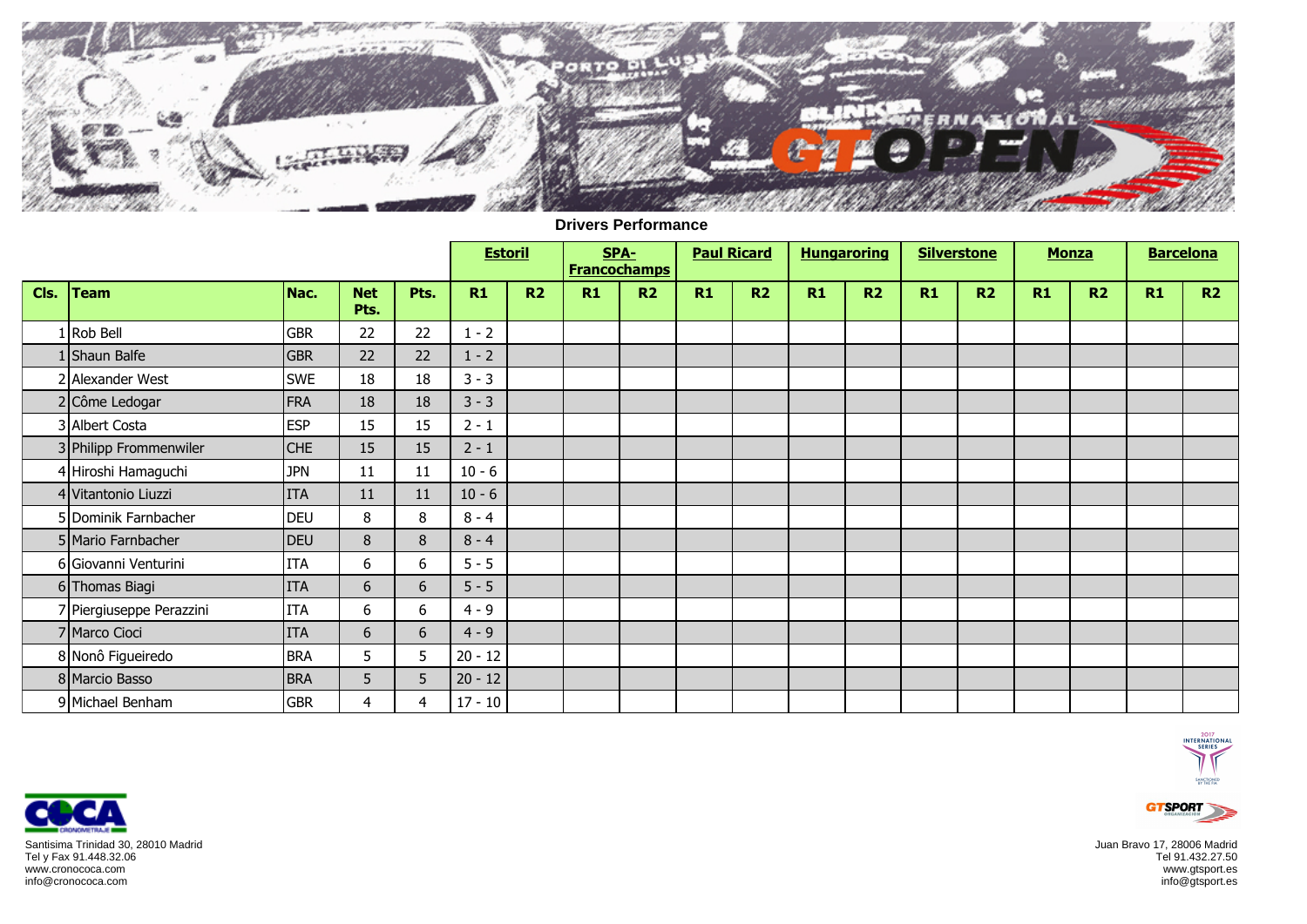

|      |                             |            |                    |                | <b>Estoril</b> |    |    | SPA-<br><b>Francochamps</b> | <b>Paul Ricard</b> |                | <b>Hungaroring</b> |                | <b>Silverstone</b> |                | <b>Monza</b> |    | <b>Barcelona</b> |    |
|------|-----------------------------|------------|--------------------|----------------|----------------|----|----|-----------------------------|--------------------|----------------|--------------------|----------------|--------------------|----------------|--------------|----|------------------|----|
| Cls. | <b>Team</b>                 | Nac.       | <b>Net</b><br>Pts. | Pts.           | R1             | R2 | R1 | R2                          | R1                 | R <sub>2</sub> | R1                 | R <sub>2</sub> | R1                 | R <sub>2</sub> | R1           | R2 | R1               | R2 |
|      | 9 Duncan Tappy              | <b>GBR</b> | $\overline{4}$     | $\overline{4}$ | $17 - 10$      |    |    |                             |                    |                |                    |                |                    |                |              |    |                  |    |
|      | 10 António Félix da Costa   | <b>PRT</b> | 4                  | $\overline{a}$ | $14 - 7$       |    |    |                             |                    |                |                    |                |                    |                |              |    |                  |    |
|      | 10 Lourenço Beirão da Veiga | PRT        | $\overline{4}$     | $\overline{4}$ | $14 - 7$       |    |    |                             |                    |                |                    |                |                    |                |              |    |                  |    |
|      | 11 Martin Konrad            | <b>AUT</b> | 4                  | $\overline{4}$ | $21 - 17$      |    |    |                             |                    |                |                    |                |                    |                |              |    |                  |    |
|      | 11 Alexander Hrachowina     | <b>AUT</b> | $\overline{4}$     | $\overline{4}$ | $21 - 17$      |    |    |                             |                    |                |                    |                |                    |                |              |    |                  |    |
|      | 12 Filipe Barreiros         | PRT        | 3                  | 3              | $19 - 19$      |    |    |                             |                    |                |                    |                |                    |                |              |    |                  |    |
|      | 12 Jose Francisco Guedes    | <b>PRT</b> | 3                  | 3              | $19 - 19$      |    |    |                             |                    |                |                    |                |                    |                |              |    |                  |    |
|      | 13 Miguel Ramos             | <b>PRT</b> | 3                  | 3              | $12 - 8$       |    |    |                             |                    |                |                    |                |                    |                |              |    |                  |    |
|      | 13 Mikkel Mac               | <b>DNK</b> | 3                  | 3              | $12 - 8$       |    |    |                             |                    |                |                    |                |                    |                |              |    |                  |    |
|      | 14 Tom Onslow-Cole          | <b>GBR</b> | $\overline{2}$     | $\overline{2}$ | $7 - 13$       |    |    |                             |                    |                |                    |                |                    |                |              |    |                  |    |
|      | 14 Valentin Pierburg        | DEU        | $\overline{2}$     | $\overline{2}$ | $7 - 13$       |    |    |                             |                    |                |                    |                |                    |                |              |    |                  |    |
|      | 15 Luis Silva               | <b>PRT</b> | $\overline{2}$     | 2              | $16 - 21$      |    |    |                             |                    |                |                    |                |                    |                |              |    |                  |    |
|      | 15 António Coimbra          | <b>PRT</b> | $\overline{2}$     | $\overline{2}$ | $16 - 21$      |    |    |                             |                    |                |                    |                |                    |                |              |    |                  |    |
|      | 16 Francesco Sini           | <b>ITA</b> | 0                  | 0              | $18 - 22$      |    |    |                             |                    |                |                    |                |                    |                |              |    |                  |    |
|      | 16 Mauro Calamia            | <b>CHE</b> | $\overline{0}$     | $\mathbf{0}$   | $18 - 22$      |    |    |                             |                    |                |                    |                |                    |                |              |    |                  |    |
|      | 17 Jordan Witt              | <b>GBR</b> | 0                  | $\pmb{0}$      | $15 - 15$      |    |    |                             |                    |                |                    |                |                    |                |              |    |                  |    |
|      | 17 Michael Meadows          | <b>GBR</b> | $\mathbf{0}$       | $\bf{0}$       | $15 - 15$      |    |    |                             |                    |                |                    |                |                    |                |              |    |                  |    |

## **Drivers Performance**